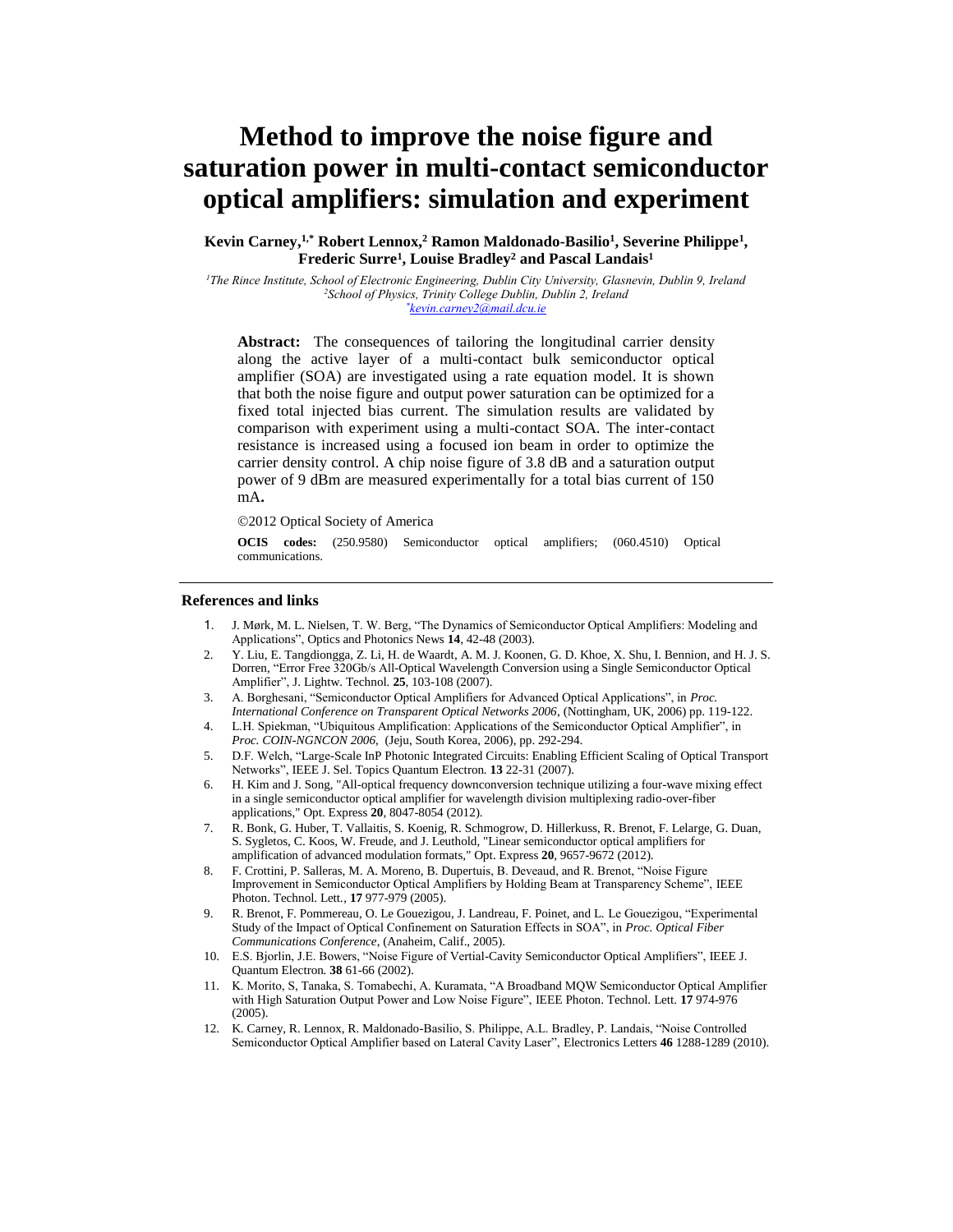- 13. G. Bendelli, K . Komori, S. Arai, and Y. Suematsu, "A New Structure for High-Power TW-SLA", IEEE Photon. Technol. Lett. **3** 42 (1991).
- 14. G. Guiliani, and D. D'Alessandro. "Noise analysis of conventional and gain-clamped semiconductor optical amplifiers", J. Lightw. Technol*.* **18** 1256 (2000).
- 15. M. Yoshino and K. Inoue, "Improvement of saturation power in a semiconductor laser amplifier through pumping light injection", IEEE Photon. Technol. Lett*.* **8** 58-59 (1996).
- 16. S. S. Saini, J. Bowser, R. Enke, V, Luciani, P. J. S. Heim, and M. Dagenais. "A semiconductor optical amplifier with high saturation power, low noise figure and low polarization dependent gain over the Cband", in *Proc. Lasers and Electro-Optics Society*, (Rio Grande, Puerto Rico, 2004) pp. 102-103.
- 17. R. Lennox, K. Carney, R. Maldonado-Basilio, S. Philippe, A.L. Bradley, P. Landais, "Impact of Bias Current Distribution on the Noise Figure and Saturation Power of a Multi-Contact Semiconductor Optical Amplifier", Opt. Lett. **36** 2521-2523 (2011).
- 18. T. Mukai and Y. Yamamoto, "Noise in an AlGaAs Semiconductor Laser Amplifier", IEEE J. Quantum Electron. **18** 564-575 (1982).
- 19. E. Desurvire, "On the Physical Origin of the 3dB Noise Figure Limit in Laser and Parametric Optical Amplifiers", Opt. Fiber Technol. **5** 40-61 (1999).
- 20. M. Shtaif, B. Tromborg, G. Eisenstein, "Noise spectra of Semiconductor Optical Amplifiers: Relation between Semiclassical and Quantum Descriptions", IEEE J. Quantum Electron*.* **34** 869-878 (1998).
- 21. H.A. Haus, "The Noise Figure of Optical Amplifiers", IEEE Photon. Technol. Lett. **10** 1602-1604 (1998).
- 22. T. Briant, P. Grangier, R. Tualle-Brouri, A. Bellemain, R. Brenot, B. Thedrez, "Accurate Determination of the Noise Figure of Polarization Dependent Optical Amplifiers: Theory and Experiment", J. Lightw. Technol. **24** 1499-1503 (2006).
- 23. D.M. Baney, P. Gallion, R. S. Tucker, "Theory and Measurement Techniques for the Noise Figure of Optical Amplifiers", Opt. Fiber Technol. **6** 122-154 (2000).
- 24. Connolly MJ, *Semiconductor Optical Amplifiers,* (Kluwer Academic Publishers, 2002).
- 25. Cristiano Gallep, Andrés Rieznik, Hugo Fragnito, Newton Frateschi, and Evandro Conforti, "Black-box model for the complete characterization of the spectral gain and noise in semiconductor optical amplifiers," Opt. Express **14**, 1626-1631 (2006).
- 26. Jongwoon Park and Yoichi Kawakami, "Time-domain models for the performance simulation of semiconductor optical amplifiers," Opt. Express **14**, 2956-2968 (2006).
- 27. M.J. Adams, J.V. Collins, I.D. Henning, "Analysis of Semiconductor Laser Optical Amplifiers", IEE Proceedings J Optoelectronics **132** 58-63 (1985).
- 28. T. Durhuus, B. Mikkelsen, K.E. Stubkjaer, "Detailed Dynamic Model for Semiconductor Optical Amplifiers and their Crosstalk and Intermodulation Distortion", J. Lightw. Technol **10** 1056-1069 (1992).
- 29. M.J. Connolly, "Wideband Semiconductor Optical Amplifier Steady-State Numerical Model", *IEEE* J. Quantum Electron. **37** 439-447 (2001).
- 30. H.T. Friis, "Noise Figures of Radio Receivers", Proc. of the IRE **32** 419-422 (1944).
- 31. Y. Yamamoto, K. Inoue, "Noise in Amplifiers", J. Lightw. Technol. **21** 2895-2915 (2003).
- 32. F. Surre and P. Landais, "A semiconductor optical amplifier with a reduced noise figure," UK patent GB0821602.0, Feb. 9, 2011.

#### **1. Introduction**

The potential of semiconductor optical amplifiers (SOA) as non-linear entities within optical communication systems has resulted in a surge in experimental and theoretical investigations over the last two decades [1]. SOAs have garnered interest as candidates to replace current electrical methods of signal processing within optical networks, with the capacity to work at bit rates of 320Gb/s [2]. The benefits when operated in saturation have also been demonstrated as high speed wavelength converters and remote modulators [3-5]. In addition SOA present economic advantages, particularly pertaining to fabrication, low power consumption and suitability for integrated photonics [6]

Despite these attractive features, the role of SOAs in linear amplification systems is limited. While there is some use of SOAs in such applications [7], the Erbium doped fiber amplifier (EDFA) is the commonly chosen option. One of the major limitations of SOAs as linear components is a high noise figure (NF). To date, a number of methods for NF reduction have been proposed. An improvement in steady state NF was realised through optical injection of a holding beam in both co- and counter-propagation geometries, essentially resulting in a modification of the carrier density profile [8]. More recent works include alterations to the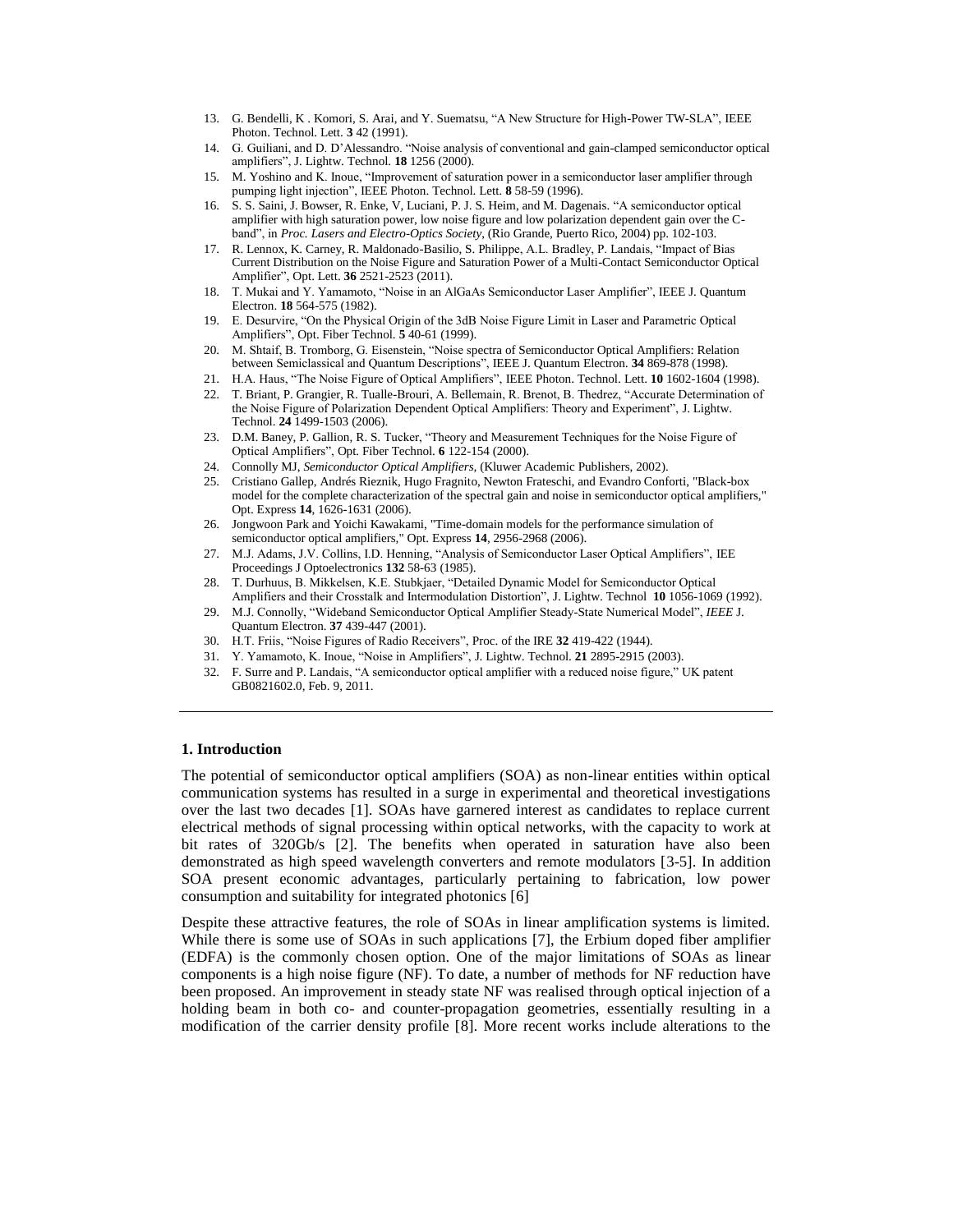confinement factor [9], vertical cavity SOAs (which have the added advantage of low modal loss) [10], and various device structures ranging from unique waveguide termination to low internal loss structures [11]. The use of a lateral lasing cavity to clamp a portion of the SOA waveguide, in order to shape the carrier density profile, has also been considered [12]. The results of many of these methods have been largely positive in terms of NF but have presented other disadvantages. For example, solutions involving a holding beam necessitate additional equipment and expense. Reducing the confinement factor to decrease NF also decreases the optical gain, and vertical-cavity SOAs suffer from a limited gain bandwidth due to the use of a resonant cavity.

An additional drawback of SOAs is that the saturation output power  $(P_{sat})$  can be low, limiting the dynamic range of input powers over which the signals can be amplified cleanly without distortion. This can be a significant penalty when the SOA is being used as a multichannel amplifier, due to the effects of channel crosstalk. As with the NF, researchers have investigated ways to increase Psat such that the range of operation is increased without undermining other device characteristics. Techniques to increase saturation output power include reducing the confinement factor [9], the use of flared waveguides [13], gain clamping [14], pump beams [15] and varying the contact resistance in order to increase the current density along the waveguide [16]. These techniques have various disadvantages, such as reduced gain when reducing the confinement factor, increased cost of fabrication for gain clamped devices and, similar to attempts to reduce the NF, the additional cost and system complexities associated with pump beam schemes.

Previously, it was experimentally demonstrated that varying the carrier density profile in a multi-contact SOA could influence the chip-NF and P<sub>sat</sub> [17]. The focus of this paper is to present a rate equation model for the numerical investigation of the physics underlying this phenomenon. Simulation results for different carrier density profiles are discussed. It will be shown that the carrier density profile can be tailored to minimize the chip NF or to optimize Psat for a fixed total bias current. The model is validated by comparison with experimental results obtained using a multi-contact bulk SOA. Additionally, it is shown that good control of the inter-contact resistance is important in order to realize the potential for NF reduction. The inter-contact resistance of the fabricated devices is increased using a Focused Ion Beam (FIB) technique and yields closer agreement between the experimental and simulation results.

## **2. Noise figure and power saturation**

#### *2.1 Noise figure*

As a signal is amplified it experiences degradation due to additive noise, an unavoidable consequence of spontaneous emission. The fundamental limits on information systems are governed by this noise, and so mitigation is of the utmost importance. Many publications have dealt with the theoretical determination of optical noise and its origins in great detail [18-23]. A widely accepted definition exists to facilitate consistent measurement in the laboratory [23].

The noise is quantified in the optical and electronic domains by the NF, defined as the degradation of the signal-to-noise ratio (SNR) of a signal by propagation through active and passive elements. In linear units this is expressed as,

$$
nf = \frac{SNR_{in}}{SNR_{out}} \tag{1}
$$

where *SNRin* and *SNRout* represent the SNR of the input and output signals, respectively. For clarity, when *nf* is given in lower case, it is calculated in linear scale, and in upper case, *NF*, denotes a decibel (dB) scale. The resultant *NF* formula, which takes into account the dominant individual sources of noise, is given in terms of experimentally obtained optical parameters [23],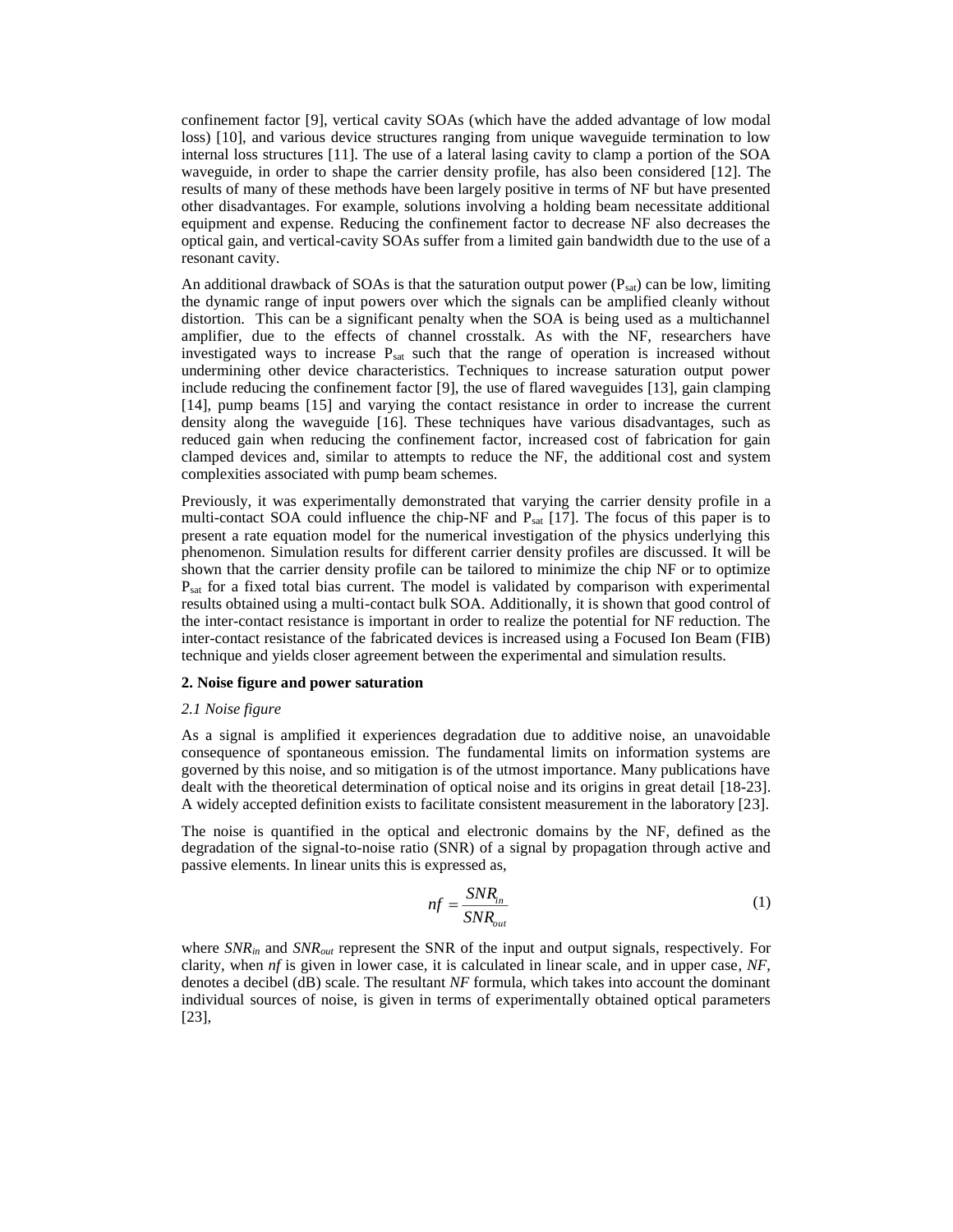$$
NF = 10 \log_{10} \left( \frac{2\rho_{ASE}}{Gh\nu} + \frac{1}{G} \right)
$$
 (2)

The first term in parenthesis represents the noise associated with beating between the signal and the co-polarised amplified spontaneous emission (ASE) within the measurement bandwidth where  $G$  is the single pass gain,  $\nu$  is the optical frequency of the injected signal, and *ρASE* is the ASE power spectral density within this bandwidth. This is the dominant source of noise in SOAs of high gain. The second term in brackets relates to the shot noise of the signal itself. For appreciable gain the latter may be neglected, as the shot noise is relatively insignificant at higher signal powers.

#### *2.2 Saturation output power*

As the signal power injected into an SOA is increased, or as amplified spontaneous emission increases with gain, the carriers in the active region used for amplification are depleted, causing the gain to decrease. The saturation output power is defined as the output power emitted by the SOA at the point at which the gain has reduced by 3dB. The saturation output power is given by [24],

$$
P_{sat} = \frac{AI_{sat}}{\Gamma} \tag{3}
$$

where *A* is active region area in the plane perpendicular to propagation, Γ confinement factor, and the saturation intensity *Isat* is given by,

$$
I_{sat} = \frac{h\,\nu}{a_1\tau} \,. \tag{4}
$$

In this equation  $a<sub>l</sub>$  is differential gain coefficient, the variation of gain with respect to the carrier density,  $\nu$  is the signal frequency and  $\tau$  is spontaneous carrier lifetime. Thus a decrease in confinement factor or spontaneous carrier lifetime or an increase in waveguide area can give rise to an increased saturation power [9]. These approaches are not incompatible with our solution, which is described below.

# **3. Simulation**

#### *3.1 Structure of simulation*

A variety of approaches to modelling SOAs is found in the literature [25, 26]. The simulation tool presented herein has been developed based on a travelling wave model [27, 28]. The SOA is modelled in *n* subsections, each of them electrically isolated from its neighbours. The values for all variables are calculated in each subsection. The carrier density is set at an initial value and is updated from the determined values of the ASE and signal fields. This process continues over a defined number of iterations. Values for carrier density as well as ASE and signal fields are used as initial conditions for the next iteration.

The model has been developed to investigate the effects of tailoring the longitudinal carrier density and see how it may provide control of the NF and power saturation. The noise model used in the simulation is a deterministic model. In this case the level of ASE is determined for the signal wavelength only, using the material gain approximation from reference 27. This noise model is less accurate for very low input powers, where the effect of wide-band ASE on the carrier density is proportionally greater. However, the powers used in the simulation study are appropriate to the deterministic model, and as will be shown there is good agreement between the trends of the experimental data and the measurements. Furthermore, the model considers the ideal case in which the carrier density profile is determined by the injected bias current only, in which case each sub-section is perfectly isolated and carrier diffusion is not taken into account.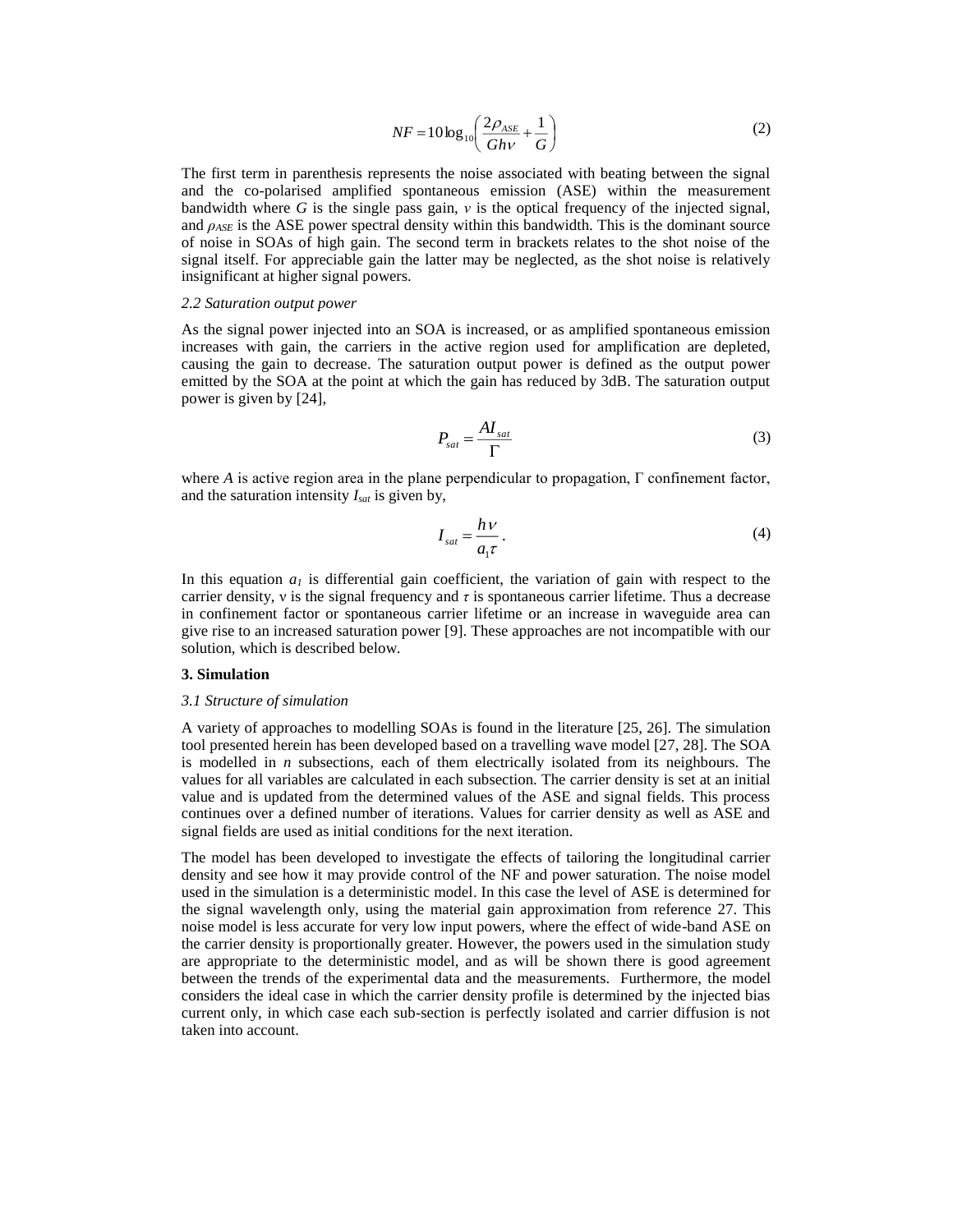

Fig. 1. Schematic of simulated SOA, indicating carrier density (green) and forward (blue) and backward (red) travelling spontaneous emission.

An overview of the concept of the simulation is given in Fig. 1, which depicts the sectioning of the SOA from subsection 1 to subsection n, including the level of carrier density and forward and backward travelling electric fields. The ASE intensity and the signal intensity along the waveguide (nominated as the z axis) are calculated as a function of angular frequency, *ω*, by slowly varying envelope functions. The calculation uses the set initial value of the carrier density and the material gain, which is determined from the physical properties of the SOA specified in the simulation. These physical properties are based on typical values found in the literature. The values of the ASE intensity, *Im*, for each successive subsection are determined by the values in the previous subsection according to boundary conditions. These boundary conditions govern how the facet reflectivity affects the signal and the ASE, and are defined as follows:

$$
I_{m,sp}^{+}(\omega, z_{m}^{-}) = I_{m-1,sp}^{+}(\omega, z_{m-1}^{+}), \qquad m \neq 1
$$
  
\n
$$
I_{m,sp}^{-}(\omega, z_{m}^{+}) = I_{m+1,sp}^{-}(\omega, z_{m+1}^{-}), \qquad m \neq n
$$
  
\n
$$
I_{1,sp}^{+}(\omega, z_{1}^{-}) = r_{1}^{2} I_{1,sp}^{-}(\omega, z_{1}^{-}), \qquad m = 1
$$
  
\n
$$
I_{n,sp}^{-}(\omega, z_{n}^{+}) = r_{2}^{2} I_{n,sp}^{+}(\omega, z_{n}^{+}), \qquad m = n
$$
  
\n(5)

where *m* indicates subsection number. The above relations determine the behaviour of the ASE intensity travelling in both the forward and backward directions at the subsection boundaries and the facets, where  $r_{1,2}$  is the reflectivity of facet 1 or 2. A similar equation set determines the behaviour of the signal intensity with respect to time, *t*, and position, *z*. The boundary conditions for the signal envelope functions are:

$$
F_{k,m}^{+}(t, z_{m}^{-}) = F_{k,m-1}^{+}(t, z_{m-1}^{+}), \qquad m \neq 1
$$
  
\n
$$
F_{k,m}^{-}(t, z_{m}^{+}) = F_{k,m+1}^{-}(t, z_{m+1}^{-}), \qquad m \neq n
$$
  
\n
$$
F_{k,1}^{+}(t, z_{1}^{-}) = r_{1} F_{k,1}^{-}(t, z_{1}^{-}) + F_{k}^{in}(t) e^{i(\omega_{po} - \omega_{ko})t}, m = 1
$$
  
\n
$$
F_{k,n}^{-}(t, z_{n}^{+}) = r_{2} F_{k,n}^{+}(t, z_{n}^{+}), \qquad m = n
$$
  
\n(6)

where *ωp0* and *ωk0* are the gain peak angular frequency and signal angular frequency, respectively. Using the values for the ASE envelope function, modified by the boundary conditions above, the spontaneous emission photon density is obtained:

$$
S_{m, spon} = \frac{4 \pi n_{g,o}}{\hbar \omega_{po} c} \times \left[ (I_{m,sp}^+(z_m^-) + I_{m,sp}^-(z_m^+) + \frac{\beta R_r (N_m) \hbar \omega_{po}}{2 \pi (\Gamma g (\omega_{po}, N_m) - \alpha_i)} \cdot \frac{G_m - 1}{\ln (G_m)} \right] \tag{7}
$$

$$
- \frac{2 \beta R_r (N_m) n_{g,o}}{(\Gamma g (\omega_{po}, N_m) - \alpha_i)c},
$$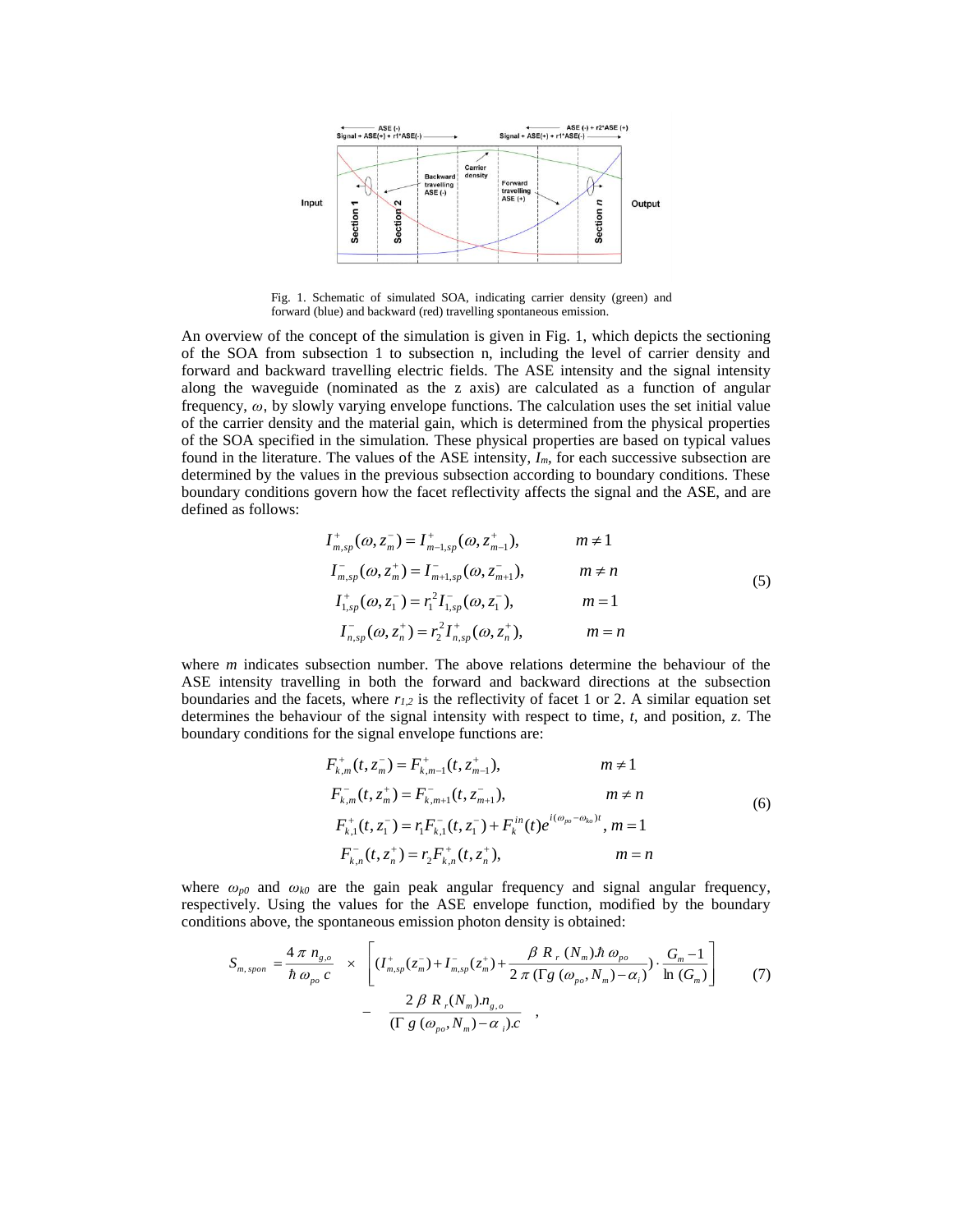where  $N_m$  is the carrier density in subsection  $m$ ,  $G_m$  is the single pass gain (expressed in linear scale) in subsection *m* calculated from the carrier density and material gain [27],  $R_f(N_m)$  is the radiative recombination rate,  $\alpha$  is the internal loss coefficient and  $\beta$  is the effective spontaneous emission factor, a measure of the spontaneous emission coupled to the traveling mode. The photon density for the signal is also obtained in a similar way using the signal envelope function:

$$
S_{m,sig} = \frac{G_m - 1}{\ln(G_m)} \frac{\pi n_{g,0}}{c.\xi} \times \left( \left| \sum_{k=1} \frac{1}{\sqrt{h\omega_k}} F^+_{k,m}(t, z_m) \right|^2 + \left| \sum_{k=1} \frac{1}{\sqrt{h\omega_k}} F^-_{k,m}(t, z_m^+) \right|^2 \right) . \tag{8}
$$

The values for the spontaneous emission photon density and the signal photon density are then used to solve the carrier density rate equation:

$$
\frac{dN_m}{dt} = \frac{i_m}{qV} - R(N_m) - \nu_g \left[ g\left(\omega_{sig}, N_m\right) S_{m,sig} + g\left(\omega_{spon}, N_m\right) S_{m,spon} \right] \tag{9}
$$

where  $i_m$  is the bias current injected at an individual subsection  $m$ ,  $q$  is the charge of the carriers and *V* is the volume of the active region in subsection *m*.  $R(N_m)$  represents the recombination rates equal to  $AN_m + BN_m^2 + CN_m^3$ , where *A* is the non-radiative recombination coefficient, *B* the radiative recombination coefficient, and *C* the Auger recombination coefficient. This entire process comprises a single iteration of the model. The solved value of the carrier density is used to calculate the ASE and signal fields for the next iteration. Once convergence is reached, the gain and the NF are then obtained. The NF of each subsection in the SOA is determined from the population inversion factor, *nsp,* which is integral to the concept of reducing the NF, as detailed below.

#### *3.2 Calculation of the noise figure from carrier density*

The NF is, in general, proportional to the population inversion factor *nsp*, which is defined as,

$$
n_{sp} = \frac{\gamma}{\gamma - \alpha},\tag{10}
$$

where  $\gamma$  and  $\alpha$  represent the stimulated emission and absorption rates, respectively. These values are dependent on the level of carrier density in the SOA. Thus expressing the optical NF formula (2) in terms of  $n_{sp}$ , allows for the qualitative argument that increasing the conduction band population level has the effect of decreasing the NF. The equation for the additive noise power of an amplifier is given by,

$$
P_{\rm ASE} = n_{sp}(G - 1)h\nu B_0,\tag{11}
$$

where  $B_0$  is the measurement bandwidth and *G* is the single pass chip gain. As  $\rho_{ASE}$  is equal to the noise power per unit bandwidth, Eq. (11) can be re-written as,

$$
\rho_{ASE} = n_{sp}(G-1)h\nu.
$$
\n(12)

Replacing  $\rho_{ASE}$  in Eq. (2) with (12) yields an expression for the noise figure in terms of  $n_{sp}$  and gain, expressed in linear units,

$$
nf = \frac{2n_{sp}(G-1)}{G} + \frac{1}{G}.
$$
\n(13)

For the situation where  $G \gg 1$ , this expression reduces to  $nf = 2n_{sp}$ , which, in the case of total population inversion ( $n_{sp} = 1$ ), leads to a quantum limit of the NF of 3dB [19].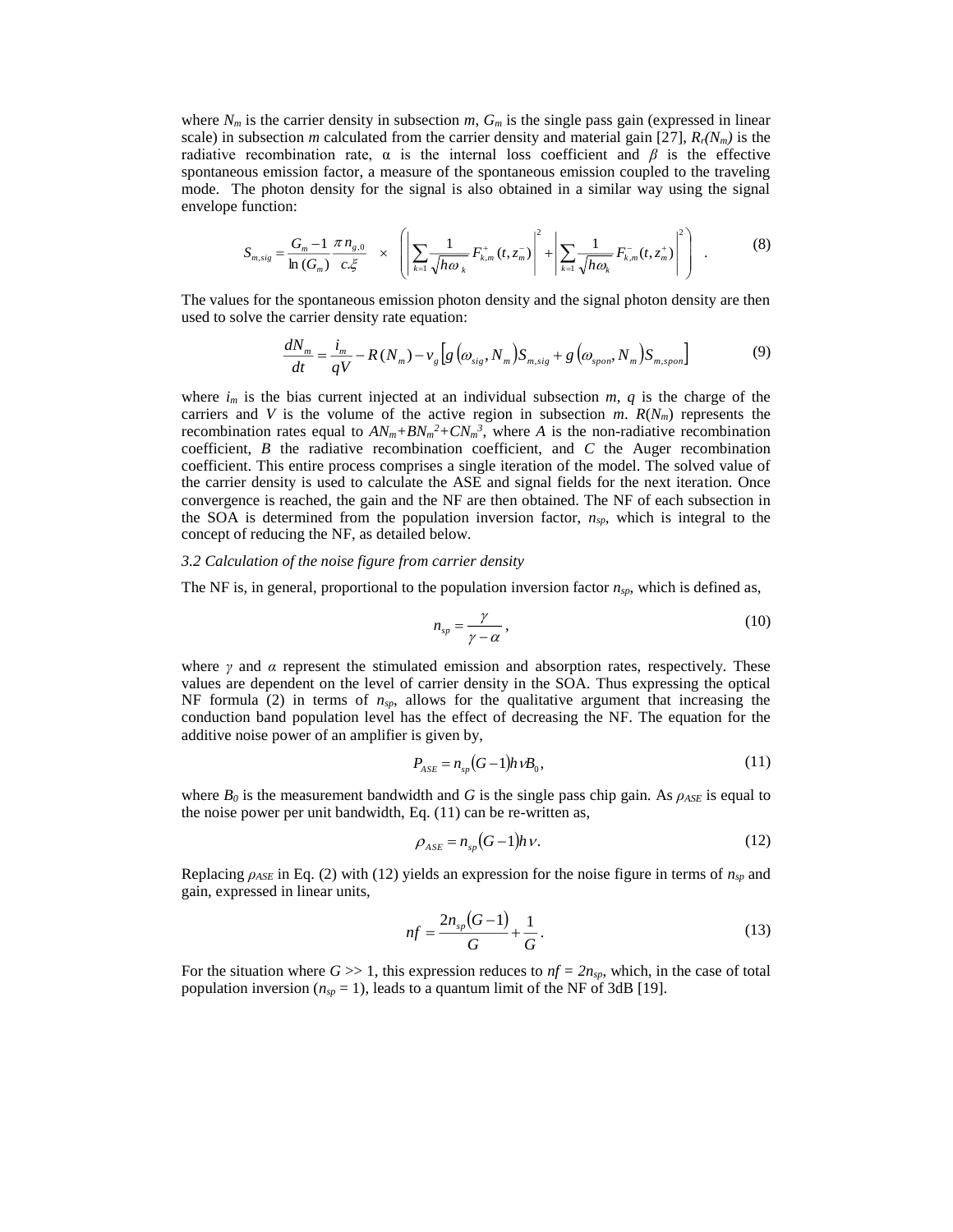# *3.3 Reduction of noise figure*

It was found that modeling 12 subsections resulted in a reasonable compromise between accuracy and computation speed. Therefore, 12 subsections will be used in the initial investigation of the potential to control the SOA NF and power saturation by tailoring the carrier density profile. A higher number of subsections will be used subsequently to achieve greater accuracy for direct comparison with experimental results. In Fig. 2 the carrier density and the population inversion are presented as a function of subsection. The dependence of the inversion factor on the carrier density can clearly be seen.



Fig. 2. Simulated carrier density and inversion factor dependence along the length of the device, for two opposite longitudinal carrier density profiles.

This dependence explains why increasing carrier density reduces the NF. However we cannot simply pump the device indefinitely for an improved NF due to the effects of ASE saturation and Auger recombination at higher biases. Therefore, for a given overall bias current *i*<sub>tot</sub>, it is proposed to reduce the total NF (*NFtot*) with a very specific carrier density profile, compared with the carrier density profile for a standard SOA.

To control the NF at *itot*, the carrier density at the designated input of the device is held at a high value, increasing the gain and lowering the NF at this point. Backward travelling ASE cannot be neglected as it consumes carriers at the input of the device, which would otherwise available for signal gain, and so this effect must be reduced. A low carrier density is created in the output end of the device to satisfy this requirement. This is the carrier density profile shown at the top of Fig. 2 (profile 1). In profile 2, at the bottom of Fig. 2, the carrier density is low at the input and high at the output of the device. To explain the effect on *NFtot* in profile 1, one can think of the SOA as a chain of individual amplifiers, equivalent to the subsections in the simulation. The overall NF of such a system is largely determined by the NF of the initial subsections, as shown in [30] for an electrical amplifier cascade, and more recently optically in [31]. The Friis equation illustrates this idea,

$$
nf_{total} = nf_1 + \frac{nf_2 - 1}{g_1} + \dots + \frac{nf_m - 1}{g_1 \dots g_{m-1}} \quad , \tag{14}
$$

where *nf<sup>m</sup>* and *g<sup>m</sup>* are the NF and gain, respectively, of a particular subsection *m*. Each successive term in the equation is reduced in value compared with the last, due to the presence of an additional gain term at every stage. The NF is added to cumulatively by each successive element in the equation, which are reducing in magnitude. Thus the first few terms make the most significant contribution to the overall value of *nftot*. This principle is illustrated further by Fig. 3(a) below. Under the same  $i_{\alpha\beta}$  the contribution of each subsection to the increase in overall *NF* (in dB) for three different distributions of carrier density, profiles 1 and 2, as well as profile from a standard SOA. Compared with both the standard profile and profile 2, the increase in NF for profile 1 in the initial subsections is smaller. This falls in line with what we expect based on Eq. (14), in so far as we try to minimize the input NF. In addition, while the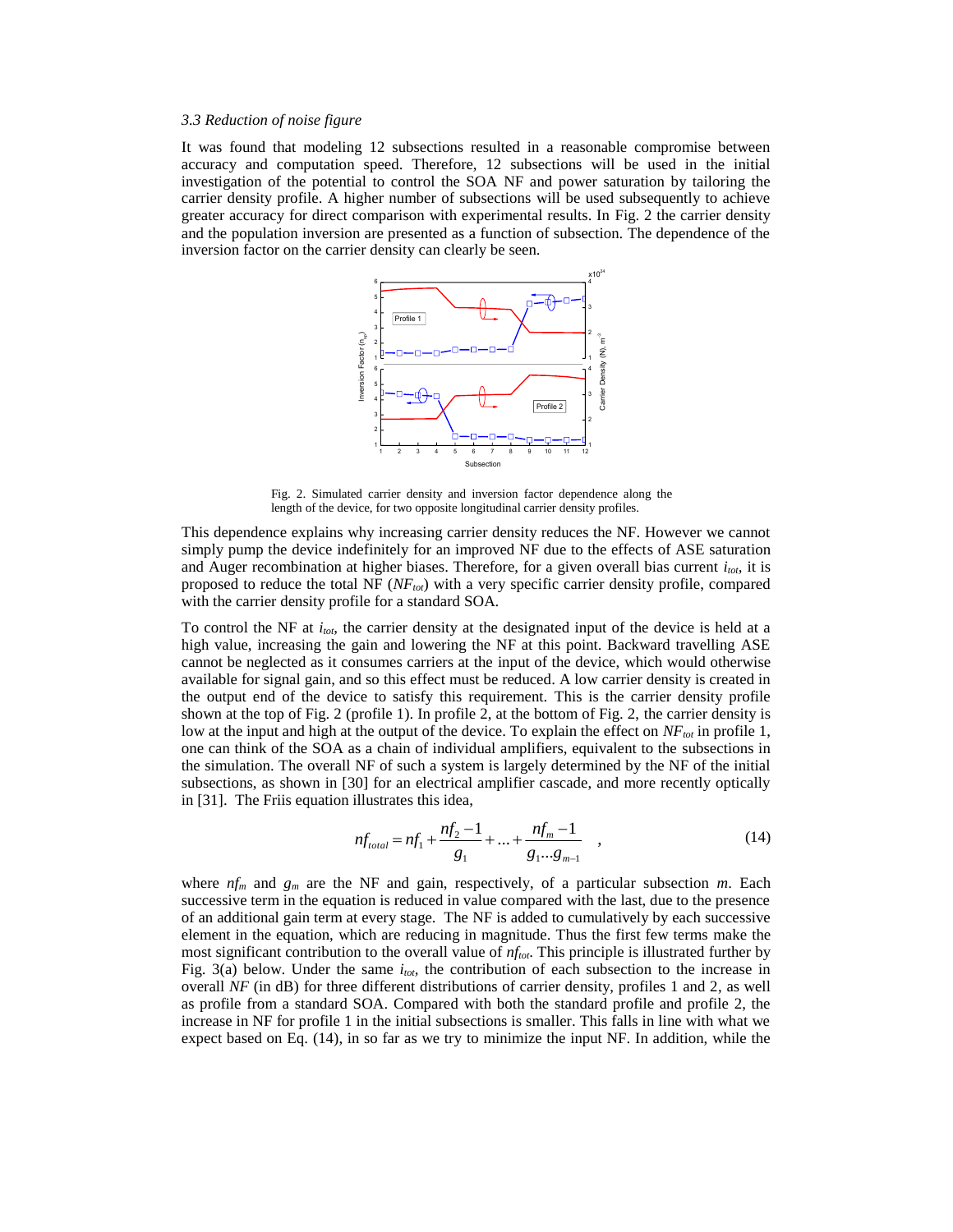increase in NF for this profile in the final subsections will be larger than the other cases, the magnitude is relatively insignificant, and so cannot be resolved in this figure. It should be noted that this figure represents the cumulative addition of NF to the initial NF of the first modeled subsection. The individual NF of this subsection is below the quantum limit of 3dB in each bias configuration. This anomaly is explained due to the sectioning of the model. If this particular section was examined on its own, it would itself have to be sectioned in order to accurately determine the NF, which would then be greater than 3dB. The above scenarios illustrate the concept by comparing three extreme examples.

From this comparison it is clear that to achieve the lowest *NFtot*, the subsections at the input of the device must be maintained at high carrier density. A three contact device is simulated by a model with 12 subsections. A total of 80 mA is injected into the first 4 subsections (20 mA per subsection), representing the first contact, and the bias applied to the middle and output contacts is varied from  $0 - 90$  mA. The NF values are plotted below in Fig. 3(b). With a high bias injected into the first simulated contact there is an evolution of the NF reduction as the middle contact is increased and the output bias held constant below 30 mA. As predicted previously, the NF is expected to decrease from its maximum value, for lower middle and output biases, to its minimum for a carrier profile approaching that of profile 1. The increase in NF in the upper-right portion of the graph compared with the upper-left portion indicates that the NF cannot be minimized by arbitrarily pumping the SOA, and that therefore, for a specific total bias current, a specific carrier density profile exists where the NF is optimized.



Fig. 3. (a) Graphical illustration of the Friis equation for three separate bias configurations depicting the increase in NF for each successive subsection. Also indicated are the initial subsection NF and final NF values, illustrating the extent of NF increase at each bias configuration; (b) NF as a function of bias current applied to the middle and end contact of a simulated three contact SOA. The first contact is biased at 80 mA, for 1570 nm at for an injected signal of –20 dBm.

# *3.4 Controlling saturation power*

In contrast to the conditions for reduced NF, in order to increase the saturation output power of the SOA the current density in the device must be increased. The reason for this lies in the fact that the saturation power is inversely proportional to the spontaneous carrier lifetime, which in turn is inversely proportional to the carrier density (see Eq. 4). Thus operating at a higher bias current will increase P<sub>sat</sub>. This also has the effect of increasing the ASE, which causes a decrease in the stimulated emission lifetime, further increasing the saturation power. However, for a fixed total bias current, the most efficient distribution of carriers is not an equal injection of current throughout the entire SOA. For example for the carrier density profile 2, as the signal propagates and is amplified along the waveguide, increasing the carrier density linearly reduces the carrier lifetime as the signal intensity increases, ensuring that the gain remains unsaturated at any given point. By contrast, for profile 1, the low carrier density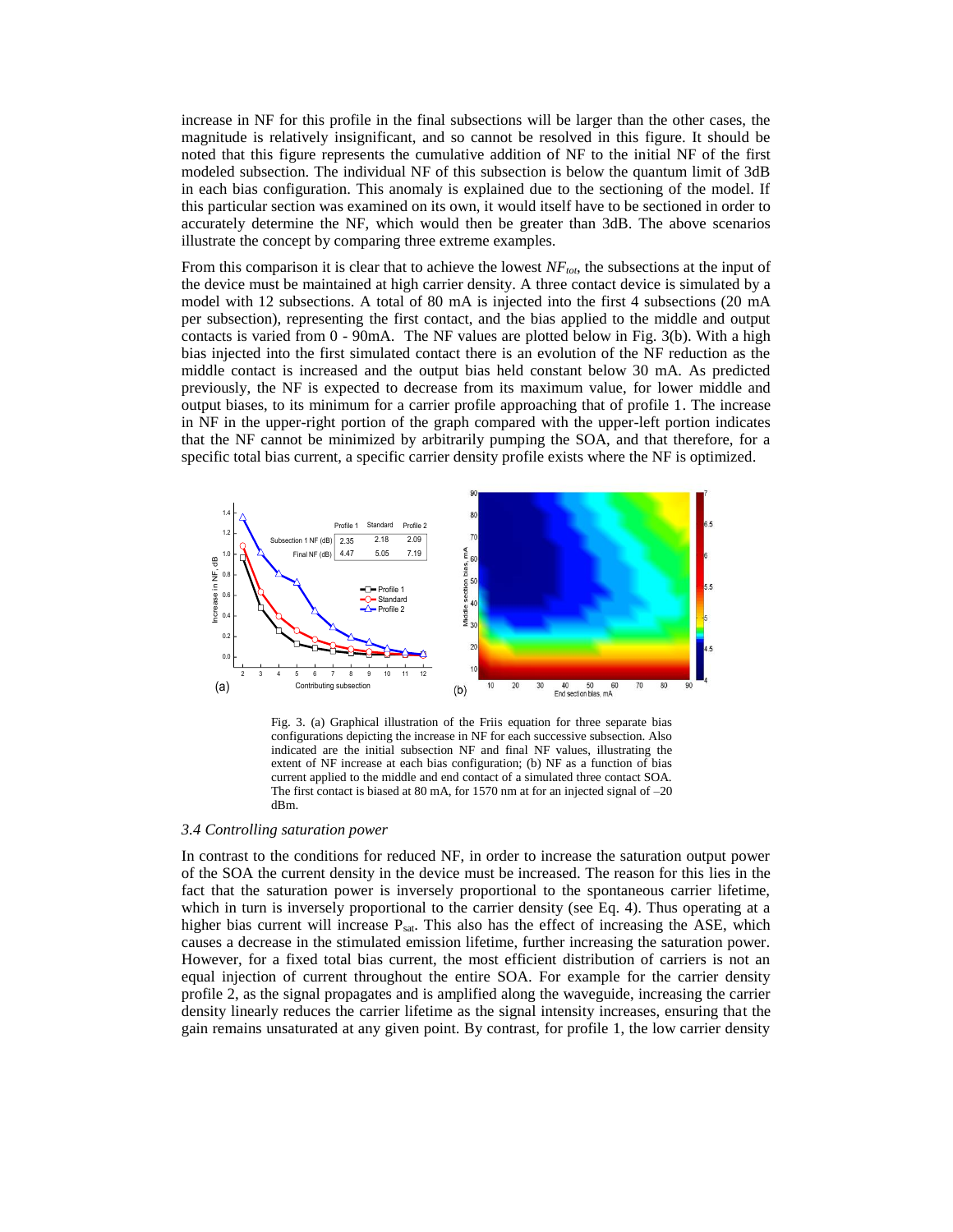at the output facet, where the signal intensity is stronger than the input, causes saturation in this section.



Fig. 4. (a) Photon density for an input signal of 5 dBm as it propagates through waveguide, for three bias configurations; (b) Saturation output power, in dBm, as a function of input and middle section bias current. Output section bias is set to 90 mA. Highlighted is the region of values corresponding to 150 mA.

This idea is demonstrated in Fig. 4(a), which shows the simulated evolution of the signal photon density for three bias profiles as it propagates through the waveguide. A signal power of 5 dBm at a wavelength of 1570 nm is injected to saturate the SOA. The reduction in gain due to saturation can be considered as a decrease in the slope of the curves representing the signal photon density. In the final subsections (8-12), this decrease in slope can be seen for profile 1, and to a lesser extent the standard profile. However, for profile 2 the gain remains unsaturated in these subsections. For clarity in the remainder of the Paper we refer to profile 1 as the low noise profile and profile 2 as the high  $P_{sat}$  profile.

Fig. 4(b) shows the output saturation power of the modeled SOA as a function of the bias current supplied to the input and middle contacts. The output contact bias current is held constant at 90 mA, in order to maximize the gain where the signal is strongest. As expected, the value for  $P_{sat}$  increases with the total bias current, reaching a maximum value of  $\sim 16$  dBm when all contacts are biased at 90 mA. The red line highlights the  $P_{sat}$  values for a total bias current of 150 mA. This value has been selected as it corresponds to the manufacturer imposed limit for the test multi-contact SOAs, due to temperature restrictions. Within this limit, the highest  $P_{sat}$  value is obtained with an input section current of 10 mA and a middle section current of 50 mA. Fig. 5 shows the simulated gain, NF and saturation power values for various bias conditions modeled for an SOA with three contacts. The middle contact bias is held constant whilst the two facet contacts are varied. This represents a transition from the low noise to high  $P_{sat}$  profiles for a constant total injected bias. A signal with a power of  $-15$ dBm at 1570 nm is injected. The maximum gain is observed while operating in the standard condition, with equal current injection to all contacts, corresponding to a single contact SOA. The magnitude of the gain decreases as the carrier density profile becomes less symmetrical. As expected, the NF is observed to decrease as the bias condition approaches that of the previously discussed low noise profile, and the saturation power increases for the opposite bias distribution, like that shown as the high  $P_{sat}$  profile. It is observed that the NF is varies over a range of 2.72 dB, while the saturation output power has a range of 4.21dB. Therefore, it is noted that controlling the carrier density profile has a larger impact on the power saturation than on the NF.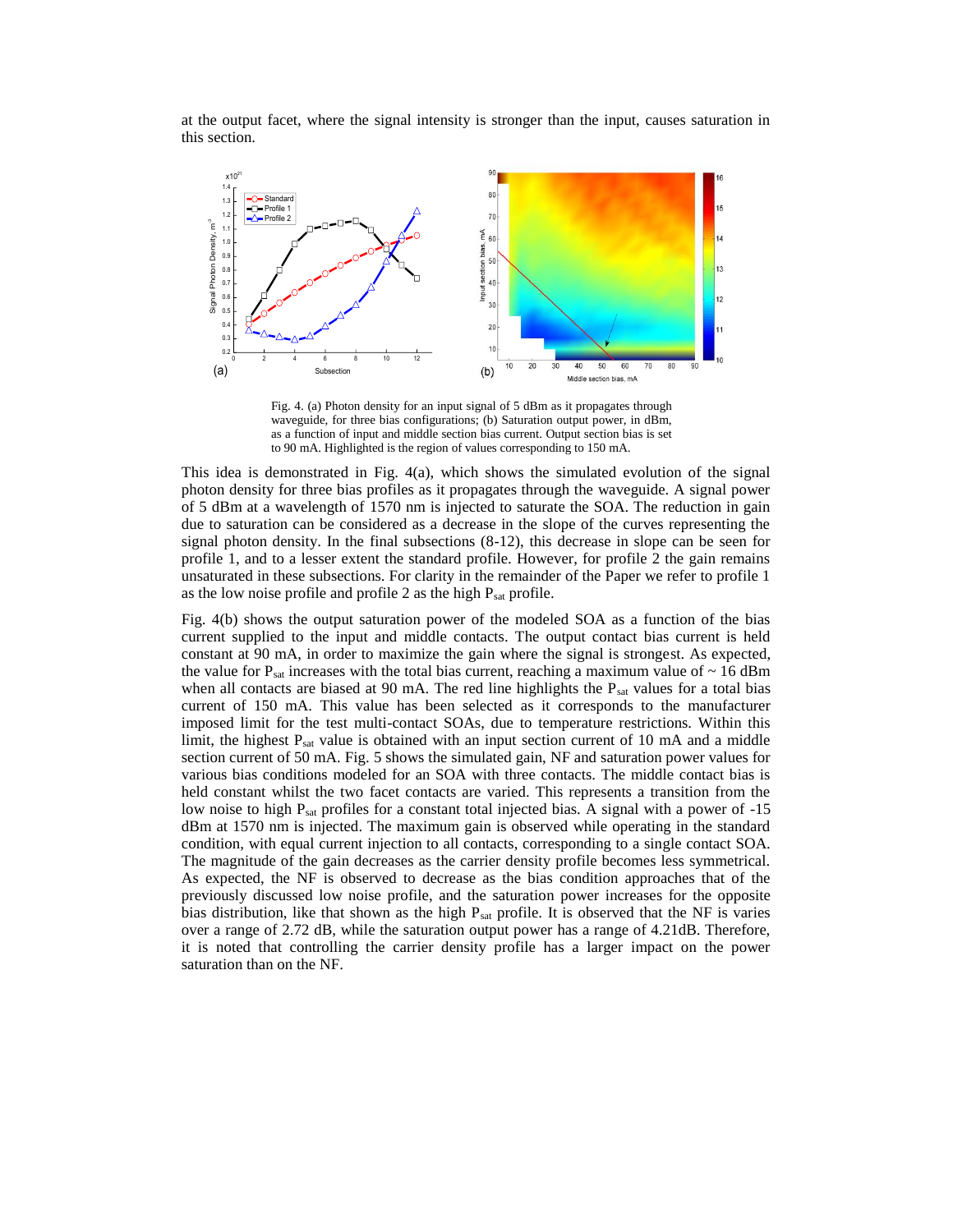

Fig. 5. Simulated gain, noise figure and saturation power for various bias configurations. The overall bias current is 150mA.

# **4. Comparison with experimental results**

The experimentally characterized multi-contact SOA studied in this paper is 700 μm long and has three contacts. After fabrication there is a slight variation in the size of the contacts. The basic gain and NF characteristics of the SOA are modeled using a 24 subsection simulation, for a range of wavelengths and input powers. In order to more accurately represent the actual contact sizes of the SOA, 8 of these subsections are representative of the input contact, 9 subsections for the middle contact and 7 subsections for the end contact. For the low noise profile, 80 mA is injected at the input contact, 50 mA in the middle contact and 20 mA in the output contact, and vice-versa for the high P<sub>sat</sub> case. The standard SOA case is modeled by injecting 50 mA into each contact. The total bias for all three cases is limited to 150 mA. These dimensions and current limitation are determined by the prototypes devices.



Fig. 6. Simulated evolution of ASE intensity along waveguide for both forward (solid) and backward (dash) traveling ASE, for the standard, low noise and high Psat cases

Fig. 6 shows the modeled distribution of the ASE intensity along the waveguide in both forward and reverse directions, for the three relevant bias configurations. Of particular note is the reduction of ASE for both high saturation power and low noise bias cases. This phenomenon is due to reduced amplification of spontaneous emission in regions of low current density, reducing ASE at the facets.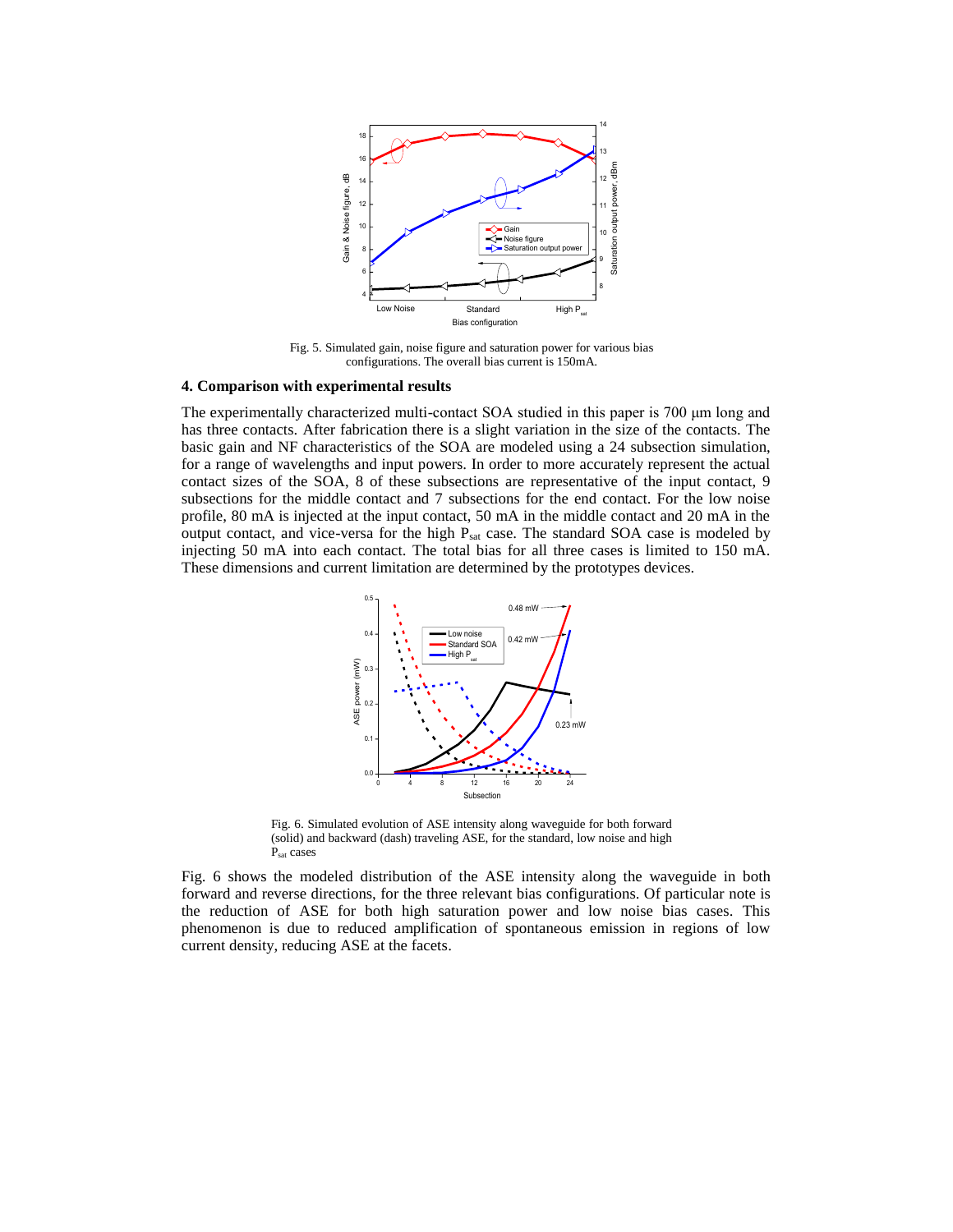

Fig. 7. (a) Simulated gain (dash) and noise figure (solid) spectra, for an input signal power of -15 dBm. The overall bias current of the SOA is 150 mA; (b) Gain (dash) as a function of the output power for the simulated device with an injected signal at 1570 nm. The overall bias current of these three SOAs is 150 mA.

The simulated gain and NF for an injected power of 15 dBm at various wavelengths are plotted in Fig. 7(a) for the three bias conditions. The minimum NF determined by the simulation is 4.47 dB at 1570 nm, for the low noise bias configuration. The maximum gain is observed in the standard bias configuration and is measured as 18.1 dB at a wavelength of 1555 nm. A gain difference of approximately 0.7 dB is observed between the low noise and high P<sub>sat</sub> cases. This discrepancy is explained by a slight difference in the size of the individual contacts of the SOA, which leads to different levels of carrier density per equivalent section for the low noise case vis-à-vis the high P<sub>sat</sub> case. A reduction in the NF of approximately 0.6 dB between the low noise configuration and the standard configuration is visible in the simulated data. Whereas a high current density at the input of the device leads to a lower NF, increasing the injected current along the length of the waveguide towards the output facet increases the saturation power of the device, allowing it to operate as a linear amplifier for a wider range of input powers. Fig. 7(b) shows the gain as a function of output power for the simulated device. The injected signal is at the peak gain wavelength for the low noise and high  $P_{sat}$  profiles, which is 1570 nm for the simulation. An increase in saturation power of 1.72 dB, from 10.82 dBm to 12.53 dBm, is observed between the standard SOA case and the high saturation power case.

Based on the previous computational investigation, a multi-contact bulk SOA has been fabricated and tested. The concept of reducing the NF based on tailoring the carrier density profile has been previously demonstrated in a single contact SOA incorporating a lateral lasing cavity in order to control the carrier density distribution [12]. The multi-contact SOA configuration is cheaper to process and, as can be seen from the simulation results, offers the possibility to operate in different modes. In practice, one may employ numerous current sources to drive each contact independently, or use a single source in conjunction with a resistor network [32]. The device under test is a bulk InP/InGaAsP SOA, angled and antireflection coated, with a length of approximately 700 μm. Three electrodes are used for current injection into three sections of length 236 μm, 254 μm and 210 μm. Electrical isolation between the contacts is provided by a 10 μm slot, and resistance between sections is measured to be 300  $\Omega$ . For manufacturing reasons, the current in each contact is limited to 90 mA. A schematic of the SOA is shown in Fig. 8. A preliminary experimental characterization of this device has been previously reported in [17]. In this section the experimental results provide validation of the modeling approach and, furthermore, comparison with the model also sheds further insight on some of the experimental observations.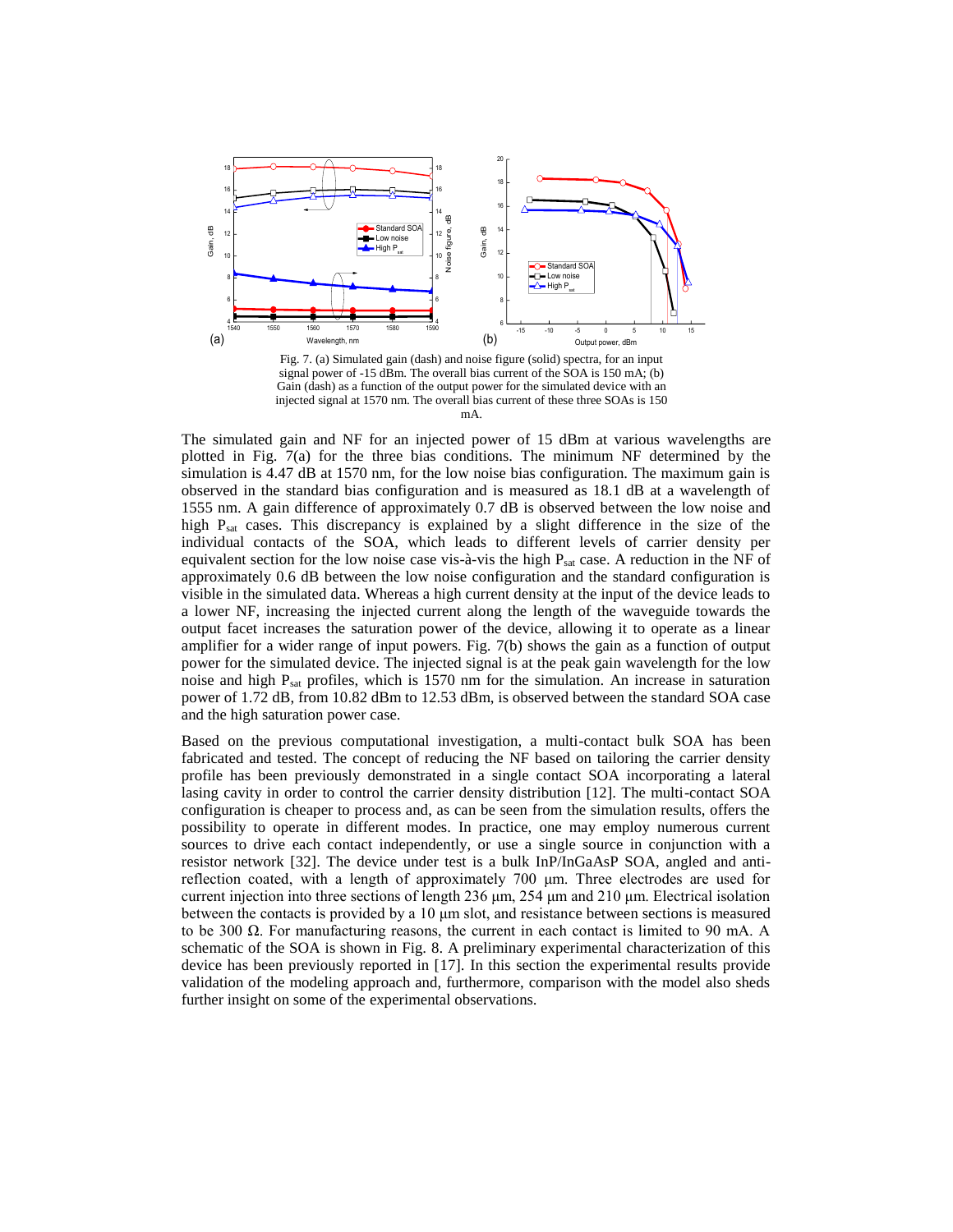

Fig. 8. Schematic of multi-contact SOA, with three sections, driven by three separate current sources.

For the experimental characterization, the low noise profile consists of 90 mA injected at the input contact, 50 mA in the middle and 10 mA at the output contact, with the opposite injection scheme for the high  $P_{sat}$  case. As for the simulation, the standard case consists of 50 mA injected to each contact. The reason for the difference in bias current in the simulated case is due to a difference in the transparency current in the low bias contact between the simulation and the actual device.

The gain and NF data are acquired using the optical NF formula (3), where the level of copolarised ASE is measured using a linear polariser. Further details can be found in [17]. The gain and NF for an injected power of -15 dBm at various wavelengths are plotted in Fig. 9(a) for the three selected bias conditions. The minimum NF observed for the experimental data is  $5.0 \pm 0.2$  dB at a wavelength of 1568 nm, measured for the low noise bias configuration. This compares favourably to NF values recorded for commercial SOAs. The corresponding minimum NF determined by the simulation is  $4.5 \pm 0.2$  dB at 1570nm, for the low noise bias configuration. The maximum gain is again observed in the standard bias configuration and is measured as  $17.5 \pm 0.2$  dB at a wavelength of 1563 nm. The gain difference of approximately 0.7dB observed between the low noise and high  $P_{sat}$  cases in the simulated data is also present here. This discrepancy can been explained by a slight difference in the size of the individual sections of the SOA, as previously discussed. A reduction in the NF of approximately 0.3 dB between the low noise configuration and the standard configuration is visible, although this is not consistent across the entire bandwidth and is a smaller effect than anticipated. However, there is a clear reduction in the NF by approximately 2 dB at 1570 nm for the standard and low noise profiles compared with the high  $P_{sat}$  profile. The trend of the experimental data is in agreement with the simulation data presented in Fig. 5.



Fig. 9. (a) Measured gain (square) and noise figure (triangles) spectra for SOA under investigation, for an input signal of -15 dBm; (b) Gain vs output power at 1570 nm injected wavelength.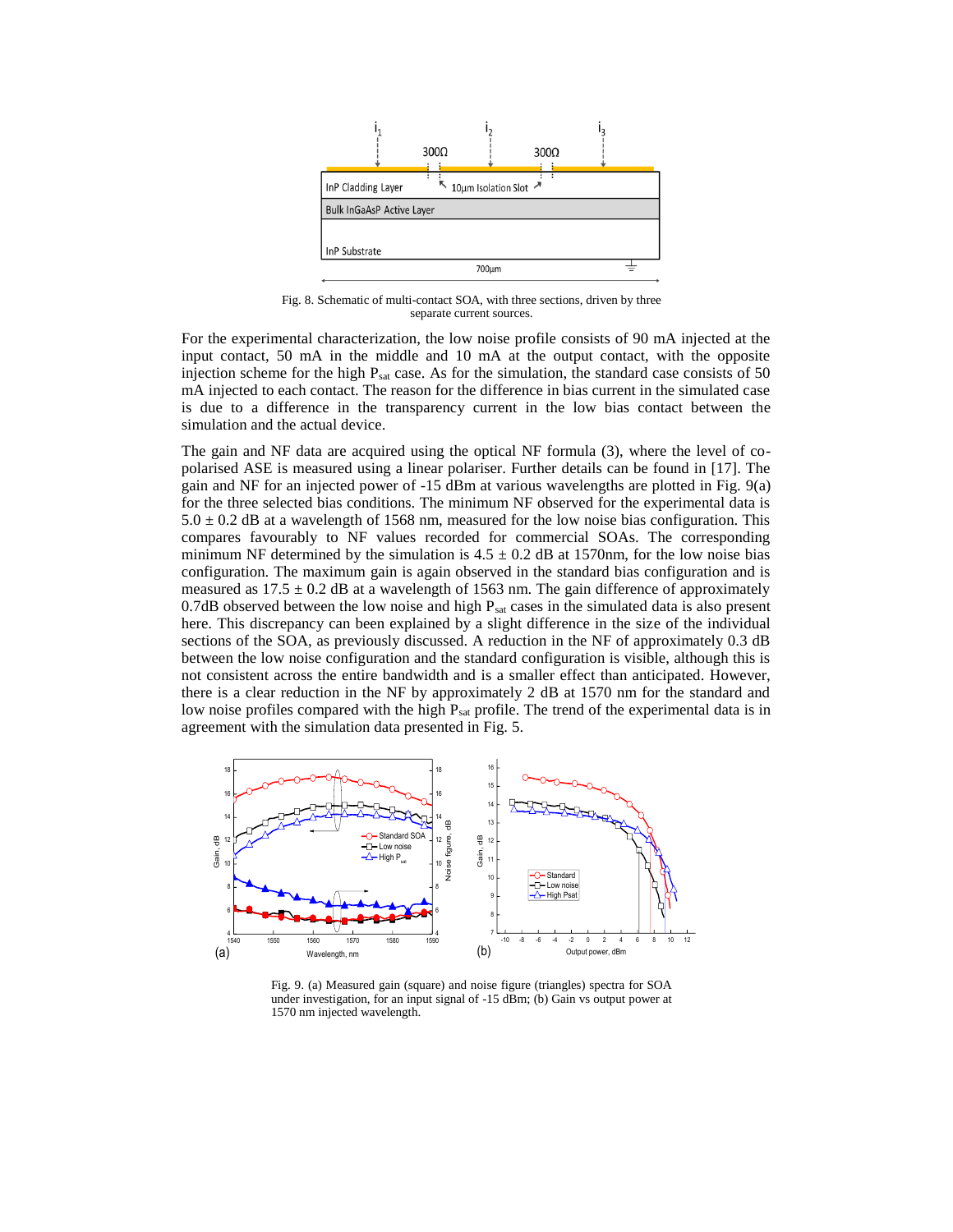In Fig. 5 it can be clearly seen that the slope of the NF versus bias configuration over the range from the low noise profile to the standard profile is relatively flat, whereas the NF is more sensitive to the change in bias over the range from the standard profile to high P<sub>sat</sub> profile. Furthermore, Fig. 9(b) shows the gain as a function of output power for the three aforementioned bias configurations. The injected signal is at the measured peak gain wavelength of 1568 nm. A saturation power of 9 dBm is measured for the high P<sub>sat</sub> bias case. This represents a 1.5 dB increase over the standard case and 3 dB increase over the low NF case. This result corroborates the trend seen in the simulations. Fig. 5 clearly shows that P<sub>sat</sub> is sensitive to the changes in the bias configuration over the full range of bias profiles and that a similar level of change in  $P_{sat}$  is expected as the profile is varied from the low noise case to the standard case and from the standard profile to the high P<sub>sat</sub> profile. The experimental results validate the modeling approach and present an excellent match with the simulation results presented in Fig. 7.

It is noted however that the simulation predicts a greater reduction of the NF of 0.6 dB relative to the standard case. It is considered that the lessening of the effect in the experimental device maybe due to carrier leakage across the sections. This would broaden the carrier profile, and impair the noise reduction effect. As previously discussed the simulation considered full isolation between sections and no carrier diffusion was taken into account, To explore further whether improved control of the carrier density profile can produced a further reduction in the NF relative to the standard profile, it was attempted to increase resistance between adjacent contacts using a Focused Ion Beam technique. The results are presented in Section 5.

# **4. FIB experiment**

As discussed above, diffusion of carriers between the sections of the SOA could reduce the effectiveness of the injected bias current profile. Using a focused ion beam (FIB) technique, the resistance between the electrical contacts along the top of the SOA is increased. The FIB uses a focused beam of Ga+ ions to sputter atoms from the surface of the sample in question. In this way, the slots separating the electrical contacts can be etched deeper into the InP cladding of the SOA, and thereby increase the resistance. A second multi-contact SOA was used to test this approach. Compared with the SOA described earlier, the sections of the second SOA are less uniform in size. The input and middle sections are approximately 271 μm long, while the output section is much shorter, at 156.9 μm. Consequently, the standard bias profile for this device, correcting for the section sizes, is 59, 58, 33 mA, from input to output. Similarly, the corrected low noise profile is 92, 43, 17 mA. The inter-sectional resistances measured before the FIB etching process are 300  $\Omega$  at slot A (between input and middle sections), and 350  $\Omega$  at slot B (between middle and output sections). As a result of the FIB process, slot A is etched down to a depth of 1500 nm, while slot B is etched to approximately 700 nm. The FIB technique is susceptible to the presence of excess surface charge which can cause the sample to drift and makes it difficult to achieve the same depth for both slots. The measured resistance values for slot A and B after the FIB process are 600  $\Omega$ and 400  $\Omega$ , respectively.

The measured gain values are shown in Fig. 10(a), for both the standard profile and the low noise profile, before and after the FIB etching. Of note for the standard profile is the reduction of gain compared with the initial value before the etching, dropping from 23.5 dB at 1518 nm to 21 dB at approximately 1524 nm. In addition to this, the gain reduction is accompanied by a decrease in the gain bandwidth. The gain reduction is thought to be a result of the aforementioned drift, resulting in a removal of some of the gold contact material around slot B and subsequently, a localized gain reduction. The gain reduction in the low noise profile is not as severe, likely due to the difference in current distribution within the device. The NF as a function of the input signal wavelength for both bias current profiles is shown in Fig. 10(b). Again data are shown for the unmodified SOA and post-FIB etching cases. The NF curves for the standard bias configuration do not show any substantial change.